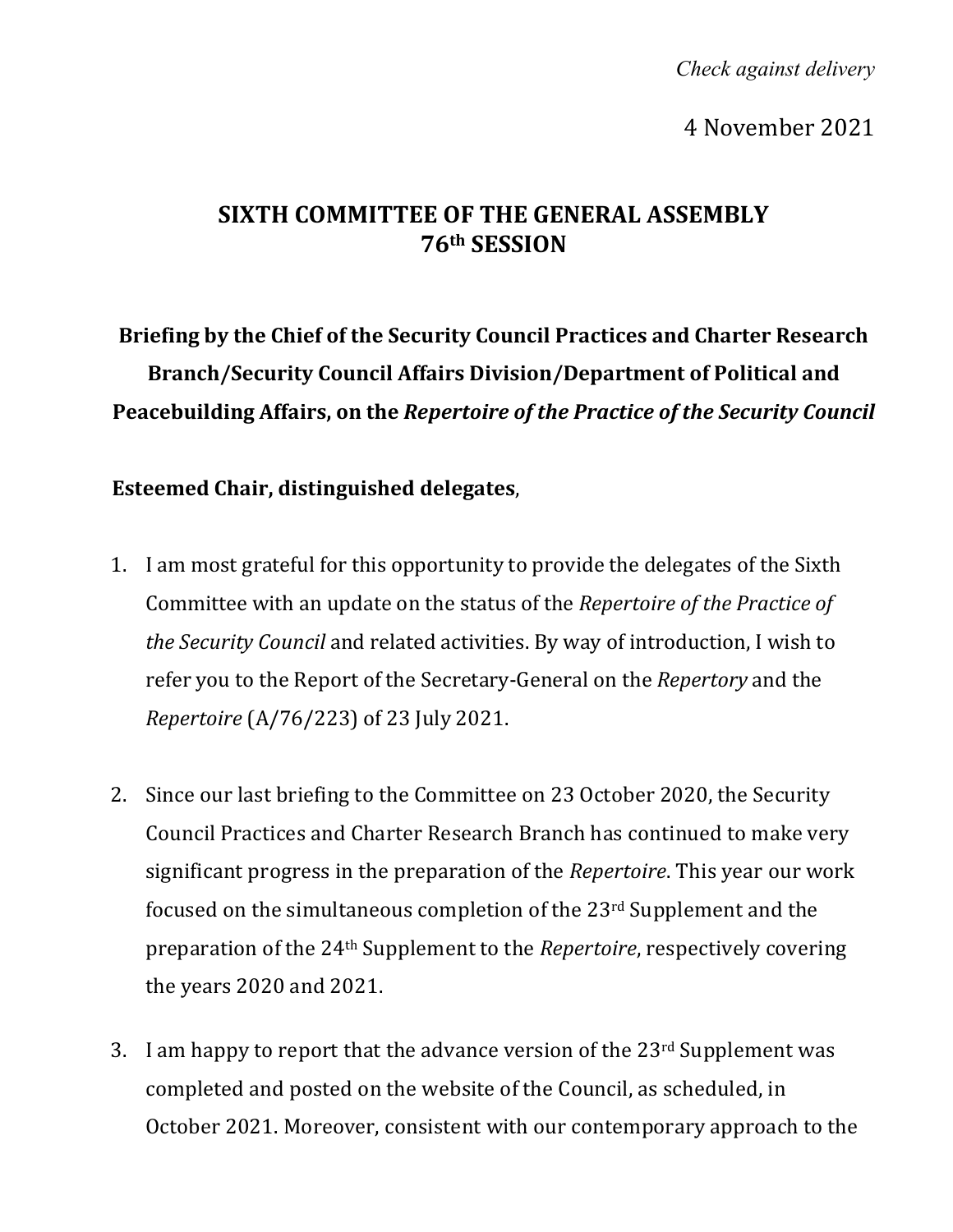coverage of the practice of the Council, the Branch is well advanced in the research and drafting of the 24th Supplement.

- 4. Regarding the status of the publication process, to date all published versions of the Supplements covering the period from 1989 to 2018 are available in hard copy in English and online in all six official languages. The 22nd Supplement, covering the year 2019, has been published in hard copy and online in English (hard copies have been dispatched to all permanent missions and copies are available here today), while the online editions in the other five official languages are expected to be available in the second quarter of 2022. Thanks to our efficient collaboration with the Department for General Assembly and Conference Management, we have successfully maintained the minimum required 22-month schedule from the closing of the reporting period to the final, hard copy, publication of each Supplement.
- 5. Moreover, in order to shorten the time between the publication of the English version and those in the other UN official languages, in late 2020, the Branch launched an appeal for additional contributions to the Trust Fund for the Updating of the *Repertoire*. Contributions made to the appeal have allowed for dedicated resources to expedite the editing of the *Repertoire* with a view to having the publication available earlier in all languages.
- 6. The Branch has also considerably expanded the use of modern technologies to develop a broad range of visual and interactive information datasets on the practice of the Council, all of which are available on the website of the Council. In addition to the 2020 edition of the Highlights of Security Council Practice, released in early January, the Branch has developed three new

2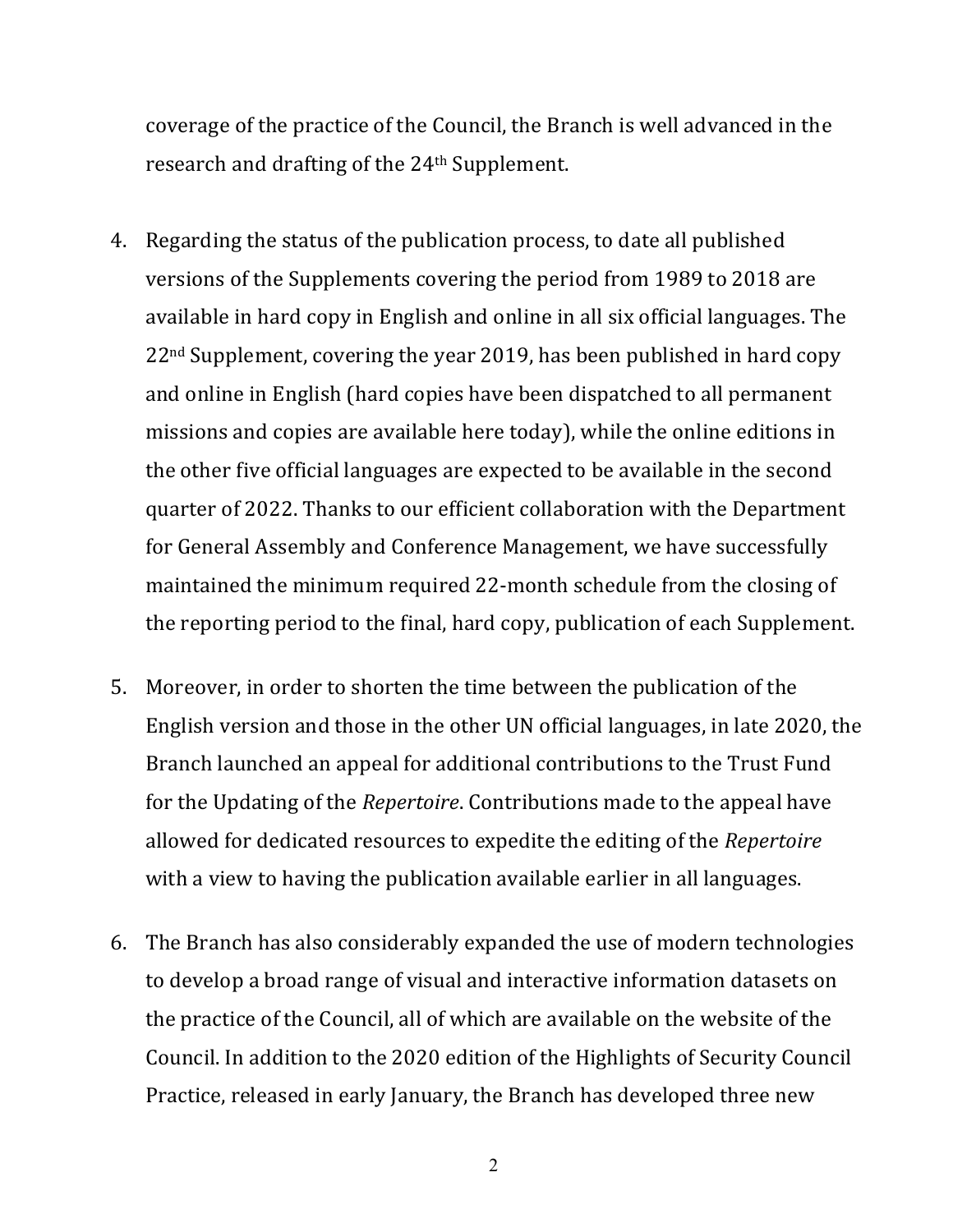datasets, namely on the representation of women in the work of the Council, the history of membership in the Council, and the chairs and vice-chairs of subsidiary organs. In May, in response to requests from Council members for regular information on the Council's work, we launched the first issue of a monthly newsletter entitled "The UN Security Council in Review," providing an overview of the activity of the Council activity each month. It is currently being distributed widely among Member States and will soon be made available directly on the website of the Security Council.

- 7. The aforementioned appeal was also focused on the enhancement of the online search for the *Repertoire*. Contributions made to the appeal have allowed us to initiate a project to enhance the *Repertoire* search engine with the objective of improving the accessibility of information for users and the accuracy of search results. This is a project in which the Branch is actively collaborating with the Office of Information and Communications Technology.
- 8. During the past year, the Branch has been actively engaged in promoting the *Repertoire* beyond traditional channels and has leveraged social media to increase awareness and improve the knowledge and quality of data about the Security Council, available to Member States and the public at large.
- 9. **Esteemed Chair, distinguished delegates**, as I mentioned, the progress made in the preparation of the *Repertoire*, the development of research tools and the maintenance of the website would not have been possible without the strong support of Member States through voluntary contributions to the Trust Fund for the Updating of the *Repertoire*.

3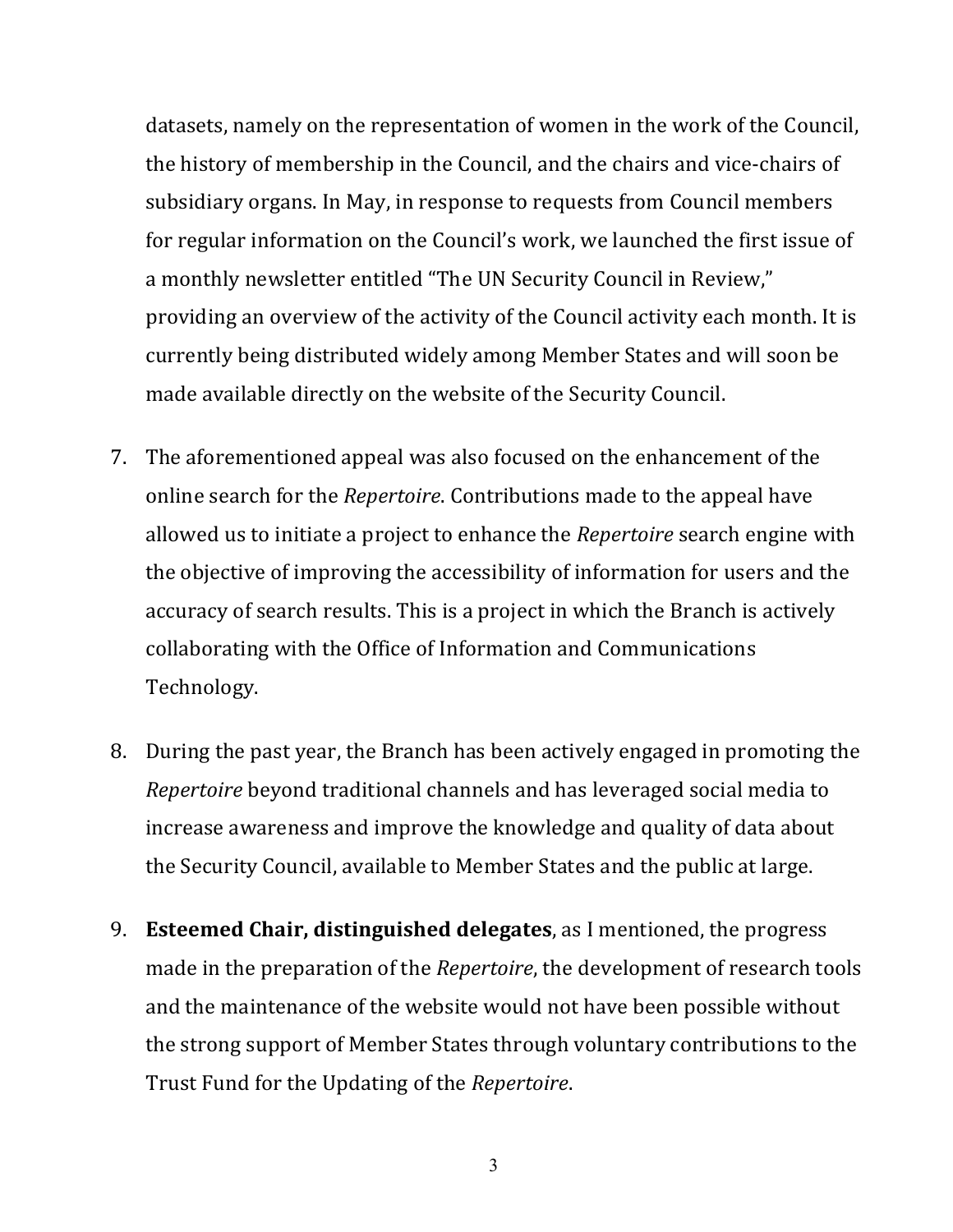- 10. Established by the General Assembly in resolution 54/106 of 9 December 1999, the Trust Fund has been centerpiece to the Branch's efforts to overcome a decades-long backlog in the publication of the *Repertoire* and its drive to make the rich historical and contemporary practice of the Council more readily available.
- 11. In this regard, we would like to express our gratitude to China, Estonia, France, India, Ireland, Saint Vincent and the Grenadines, Switzerland, and the United Kingdom for their generous contributions since our last briefing in 2020. Equally important has been the sponsorship of junior professional officers in the Branch by Denmark, Japan, the Republic of Korea, and Sweden. Their work has been central to our achievements over the past year.
- 12. To sustain our ambitious goals going forward, continued financial support from Member States remains critical, particularly given the financial constraints faced by the Organization. The focus of our appeal in late 2020 was to enhance the multilingualism of the *Repertoire* as well as the accessibility and quality of the information made available on our website. This year we will be launching a new appeal deepening our partnership with DGACM, DGC and OICT and focusing on enhancing the information available on cross-cutting themes such as women and peace and security, as well as on emerging topics such as youth, peace and security and climate and security.
- 13. Further contributions to the Trust Fund and the work of the Branch will help us provide more and better information to Member States and to do so

4